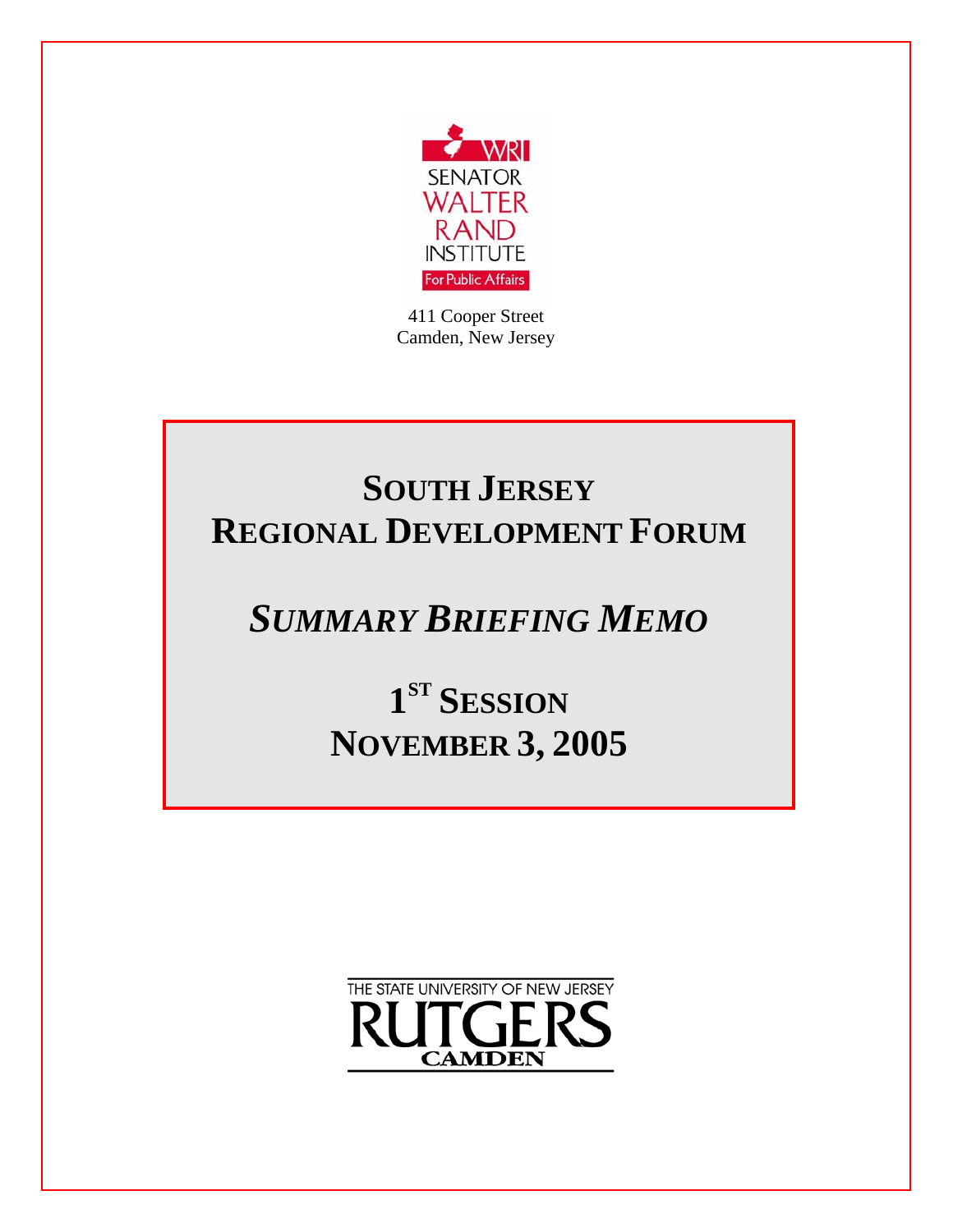## SUMMARY BRIEFING MEMO

\_\_\_\_\_\_\_\_\_\_\_\_\_\_\_\_\_\_\_\_\_\_\_\_\_\_\_\_\_\_\_\_\_\_\_\_\_\_\_\_\_\_\_\_\_\_\_\_\_\_\_\_\_\_\_\_\_\_\_\_\_\_\_\_\_\_\_\_\_\_\_\_\_\_\_\_\_\_\_\_\_\_\_\_\_\_\_\_\_\_\_\_

#### **IN ATTENDANCE**

Participants: Jay Appleton, Marketing Director- Taylor Wiseman & Taylor Barbara Armand, Chairperson– Southern New Jersey Development Council Susan Barrows-Barber, Deputy Executive Director– NJ Future Patrick Bunn, President– Builders League of South Jersey Jack Fisher– Gloucester County Administrator Peter Furey, Executive Director– New Jersey Farm Bureau Louis Greenwald– New Jersey State Assemblyman David Hojsak, Principal Planner– Burlington County Department of Economic Development Patrick Kane- Taylor, Wiseman & Taylor Andrew Levecchia, Senior Planner– Camden County Improvement Authority Carleton Montgomery, Executive Director– Pinelands Preservation Alliance Tom Paparone, President- Paparone Housing Inc.,; Builders League of South Jersey Paul M. Raetsch, Regional Director– Economic Development Administration Chuck Romick, Director– Gloucester County Planning Division Richard Van Osten, Executive Vice President– Builders League of South Jersey

Senator Walter Rand Institute Staff:

Richard Harris, Director John Hart, Associate Director Amanda Olejarski, Research Assistant Atnre Alleyne, Research Assistant Tatiana Poladko, Research Assistant Tim Steinitz, Graduate Assistant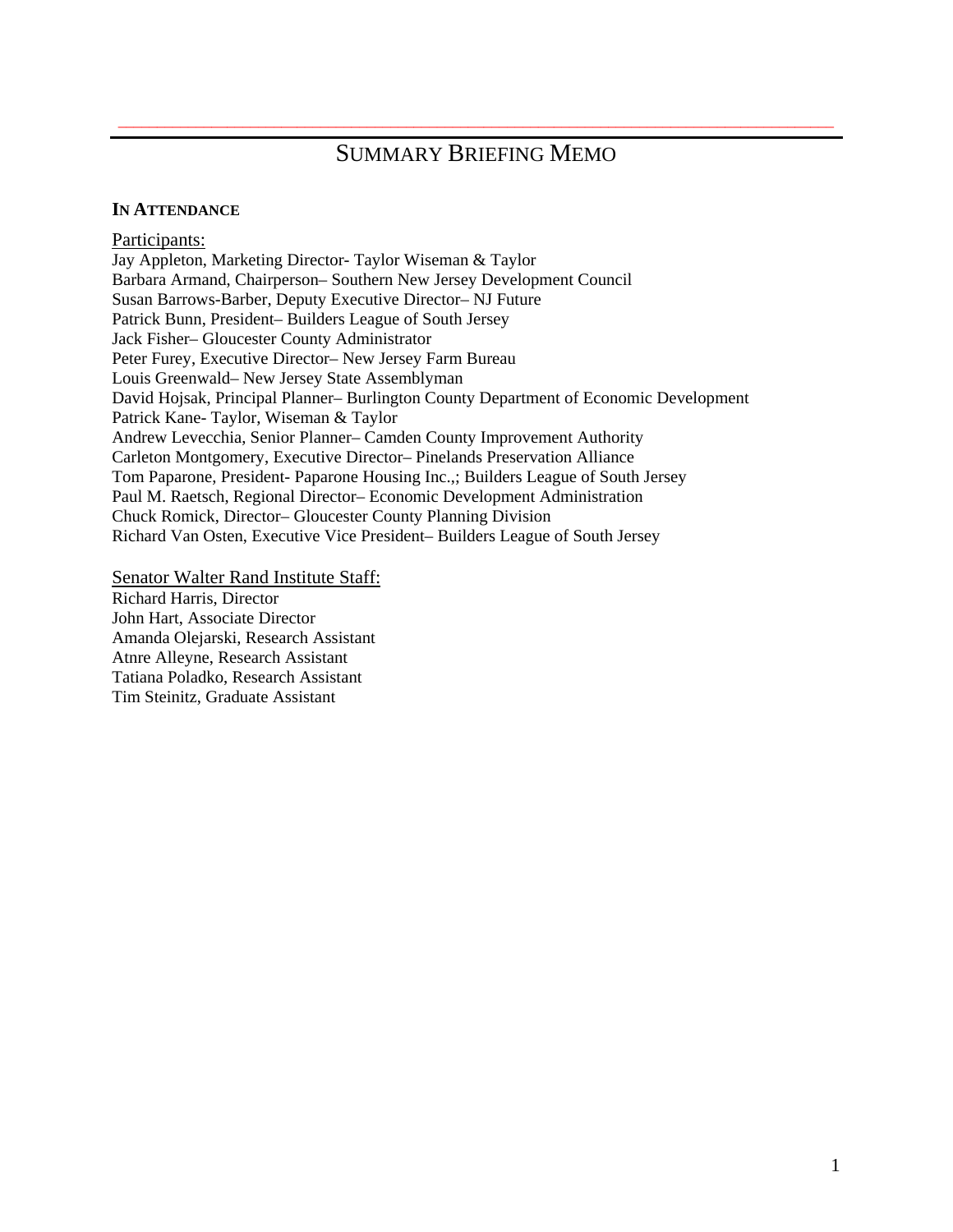#### **I. INTRODUCTION**

 On November 3, 2005, in its ongoing effort to foster regional discussions of critical issues facing future development in Southern New Jersey, the Senator Walter Rand Institute hosted the "South Jersey Regional Development Forum: A Discussion on the Growth Fit Model" at Rutgers University- Camden. The forum provided an arena to discuss a proposal by the Builders League of South Jersey (BLSJ) for a regional planning model known as *Growth Fit*.

 The Senator Walter Rand Institute is dedicated to the study and analysis of issues facing South Jersey and to the dissemination of information regarding resources available to the region through Rutgers University- Camden. This forum series on regional development corresponds with the mission of the Senator Walter Rand Institute by providing a venue for active and open participation of policymakers and stakeholders in discussing the future of development in South Jersey.

#### **II. WHAT IS THE GROWTH FIT MODEL?**

 The word *sprawl* has been part and parcel of the state-wide debate over land-use development and policy. Although a clear definition of sprawl remains elusive, the Senator Walter Rand Institute defines sprawl in New Jersey as being synonymous with "rapid regional growth at the expense of the state's most precious natural resources, farmland, and open space."<sup>1</sup> It is for this reason that the public debate over the issue is more prominent than ever. Concerns related to sprawl have sparked state-wide requests to reverse the trends of *downzoning*, or large lot zoning, and to focus development and redevelopment on mixed zoned communities and regional planning. The current growth in population, combined with the increasing scarcity of developable land, has heightened the desire to identify solutions to this problem. As the fastest growing region in the state, South Jersey is acutely aware of the challenges posed by rapid development in a context of home rule and the "ratables chase." Southern New Jersey in particular faces the uncertainty of competing demands for open space and livable communities on the one hand and new homes to accommodate a burgeoning population. The growth of South Jersey's population, compared with state-wide population growth, can be observed in Table 1. This chart shows that in the period from 1980 to 2000, the population growth of the seven southern counties increased by 244,564 (16.2%). This growth is higher than the state-wide growth in population percentage of 14.2 percent and higher than the rate of growth for the remaining counties (13.7%) since 1980.

|                            | <b>Total Population</b> |           |           | <b>Population Change</b> |         |           | <b>Percent Change</b> |                                                                       |       |
|----------------------------|-------------------------|-----------|-----------|--------------------------|---------|-----------|-----------------------|-----------------------------------------------------------------------|-------|
|                            | 1980                    | 1990      | 2000      |                          |         |           |                       | 1980-1990   1990-2000   1980-2000   1980-1990   1990-2000   1980-2000 |       |
| Camden, Burlington,        |                         |           |           |                          |         |           |                       |                                                                       |       |
| <b>Gloucester Counties</b> | 1,034,109               | 1,127,972 | 1,186,999 | 93,863                   | 59,027  | 152,890   | 9.1%                  | 5.2%                                                                  | 14.8% |
| <b>Remaining Counties</b>  | 6,330,714               | 6,602,216 | 7,227,351 | 271,502                  | 625,135 | 896,637   | 4.3%                  | 9.5%                                                                  | 14.2% |
| <b>State Total</b>         | 7,364,823               | 7,730,188 | 8,414,350 | 365,177                  | 684,162 | 1,049,339 | 5.0%                  | 8.9%                                                                  | 14.2% |

**Table 1** 

1

<sup>&</sup>lt;sup>1</sup> Senator Walter Rand Institute for Public Affairs "Smart Growth Forecast for Three Counties of Southern New Jersey," May 2005, Rutgers University- Camden, p. 3.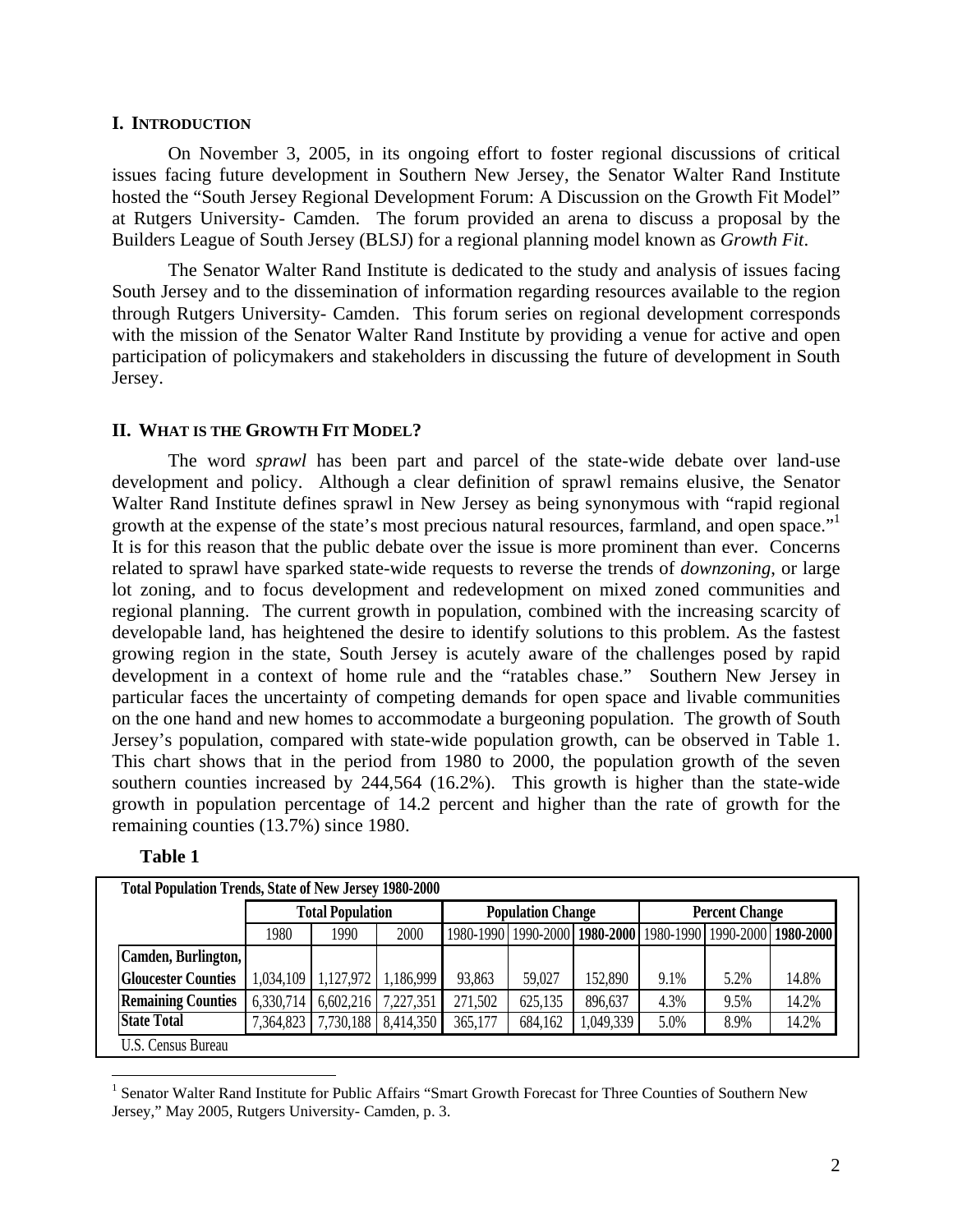In response to the current situation of uncertainty, the BLSJ has proposed the Growth Fit model of development for both new and old communities in Southern New Jersey. While the current New Jersey State Development and Redevelopment Plan addresses issues of conservation, redevelopment, and economic growth, it does not provide an effective design for implementation and enforcement mechanisms. The Growth Fit model focuses attention on county coordination of growth to promote the rational development of uplands, while taking into account population growth and the legitimate desire to preserve open space. According to the model, regional planning for development must replace strict home-rule based development with county zoning and planning.

In its October 2005 report, "An Introduction to Growth Fit Management: Smart Planning through Growth Fit," the BLSJ proposed two changes that need to be made in order to implement the Growth Fit model. These changes are as follows:<sup>2</sup>

• Mandated minimum densities in zoning laws with an **average density of 2.5 units per acre**. Such minimum density requirements, the BLSJ contends, would reduce the sprawl-like waste of land resources by coordinating developable uplands and preserved lands.

• Development of comprehensive regional open space plans. This would include the incorporation of county-wide zoning that would allow for the development of adjacent and continuous zoning characteristics. In order to implement county-wide planning, it would be desirable to restructure the property tax system to support regional development.

The BLSJ's Growth Fit model proposes an amendment to the New Jersey constitution under Article IV, Section VI, which would provide a legal basis where counties, not municipalities, would adopt Growth Fit density ordinances. Such zoning regulations would provide for a balance of open space, farmland preservation, and the protection of environmentally sensitive areas. The Growth Fit model is only one proposed solution to South Jersey's future regional developmental needs. The Senator Walter Rand Institute facilitated this discussion to encourage an open and constructive dialogue among key stakeholders concerning regional development.

## **III. BIG MAP V. OPEN SPACE PRESERVATION: LEARNING TO SEPARATE POLICY ANALYSIS FROM POLITICAL FEASIBILITY**

#### *Discussion:*

 $\overline{a}$ 

After a formal presentation of the Growth Fit Model by the BLSJ, Dr. Richard Harris, Director of the Senator Walter Rand Institute, led a discussion of the policy and political challenges of pursuing the model. To stimulate discussion, he asked participants why Governor Whitman's anti-sprawl policy of Open Space Preservation was perceived as being more successful than Governor McGreevey's so-called BIG Map. The general consensus of the participants was that while both Governor McGreevey's BIG Map and Governor Whitman's Open Space Preservation were designed to achieve a similar outcome, the designation of land for preservation and development, Open Space Preservation was a more politically acceptable approach to regional development for the following reasons:

 $2$  Builders League of South Jersey, "An Introduction to Growth Fit Management: Smart Planning Through Growth Fit," October 2005, Assisted by Taylor Wiseman & Taylor, p. 1.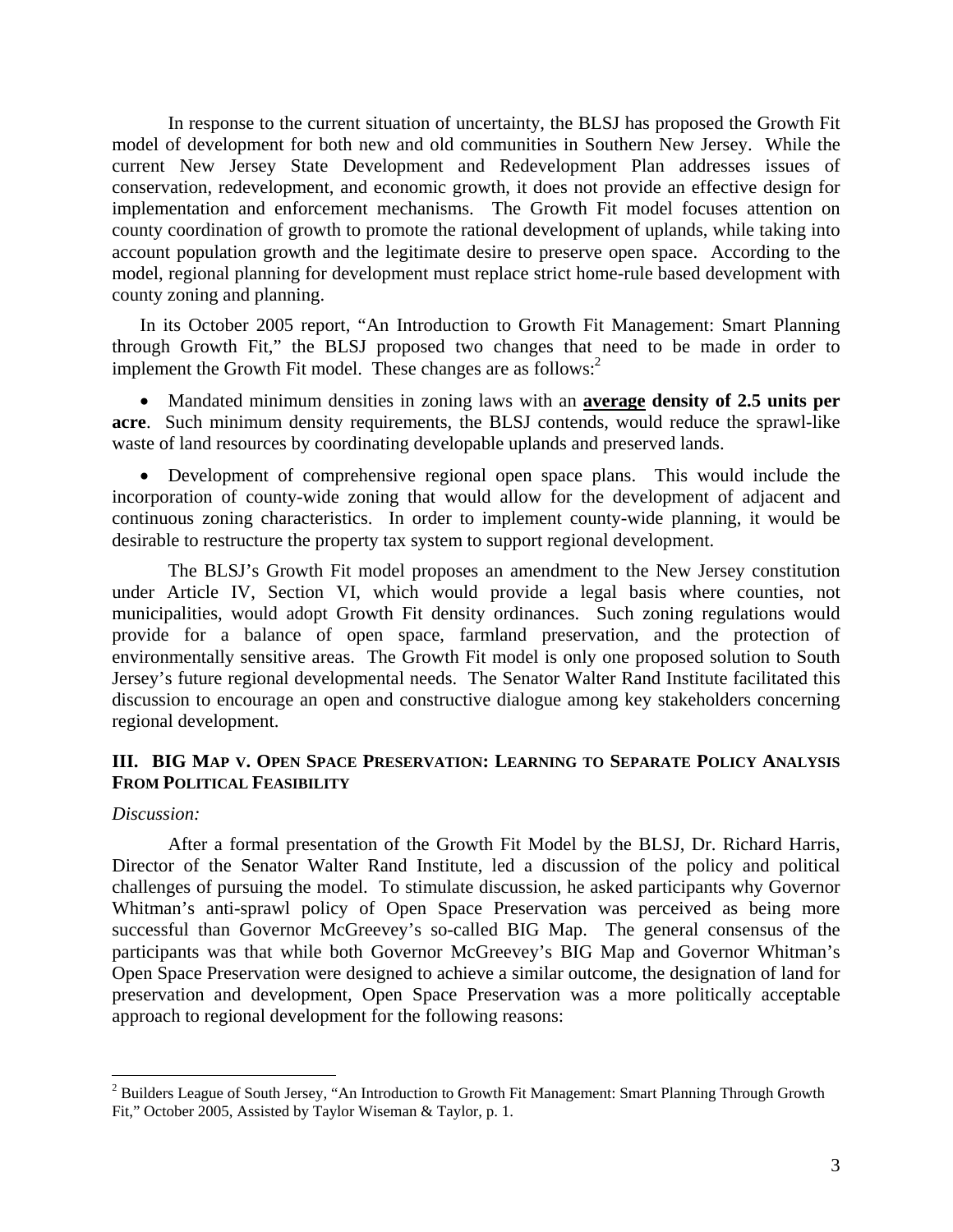• Participants determined that the essential difference between the BIG Map and Open Space Preservation was the message conveyed to the public by the state government in the latter was clear and comprehensible.

• Open Space Preservation identified areas to preserve, whereas the BIG Map identified areas to develop. Participants believed that Open Space Preservation, often viewed as the "apple pie" model of regional development, was more well-received by the public then the BIG Map, which the public viewed as "big brother." Open Space Preservation was more well-received by the public because of the tangible benefits of land preservation; therefore, the participants determined that it is easier to designate land for preservation than for development because the latter requires state-imposed choices about which municipalities gets to develop and which do not.

• Furthermore, participants concluded that the BIG Map, in addition to the lacking public awareness and understanding of the model, contained inaccuracies that were evident when compared to GIS maps.

• Participants speculated that these oversights may be the result of political and process issues, such as the state DEP acting too quickly and without the support of professional planners and stakeholders.

• However, participants acknowledged that Open Space Preservation only picked the "lowhanging fruit," or the easy part of regional development, in that it only determined how areas should be designated, rather than allocating funds between suburban and urban, agricultural and non-agricultural lands and assigning development to areas through regulation, therefore minimizing home rule.

## **IV. MAKING THE COUNTY THE FOCAL POINT OF REGIONAL DEVELOPMENT**

## *Discussion:*

 Participants of the forum agreed with the BLSJ that in order for any regional development model to be successful, the counties should assert more leadership over municipalities with regard to minimum densities and land-use determinations. New legal backing for the county planning and zoning authority would be highly desirables. The Growth Fit model therefore called for an amendment to New Jersey's Constitution under Article IV, Section VI to allow counties to mandate minimum densities and to induce municipalities to use smart planning densities to develop new zoning requirements. However, participants acknowledge that an amendment to the state's constitution lacks political feasibility. Therefore, the discussion focused on the ways in which a mutually beneficial partnership between counties and municipalities might be developed. Suggestions included ways in which municipalities can agree on creating county zoning plans and educating municipalities on the benefits of transferring their development rights to the county (i.e. counties building roads and sewer systems in new municipal development) to lessen the burden on municipalities.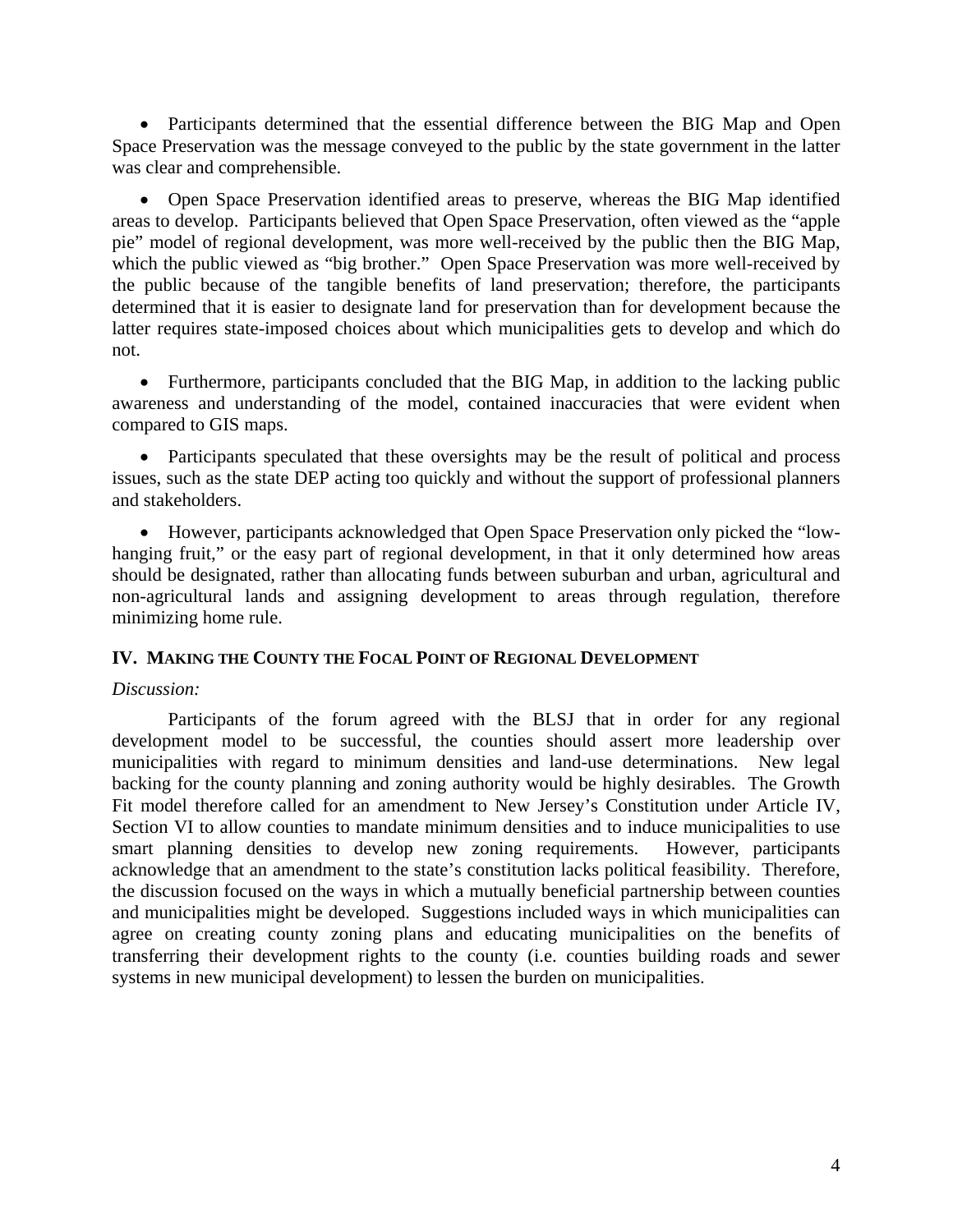#### *A Model of Growth Fit Implementation:*

Advocates for the Growth Fit model pointed to Gloucester County as the model for regional development and land-use allocation, particularly the Woolwich/Swedesboro and Harrison/Glassboro areas. They argued further that these municipalities are seeking the help of the county in developing sewage and road capacities along the Route 322 corridor because they realize that by transferring their development rights to the county, the land will be developed more efficiently, rationally, and at a lower cost to them and, in turn, their residents.

#### *Outcomes for Further Discussion:*

In addition, some participants believed that local officials, and, in turn, residents, would favor regional development for fiscal reasons, but it is unrealistic, under current conditions, to expect them to weaken home rule on their own; Growth Fit offers the necessary incentive in the form of property tax relief. As a result of the rapid increase in development and, in turn, a more dense population in municipalities, property taxes would be dispersed, so as to decrease the burden on individuals. In addition, with county zoning plans, municipalities would not be competing irrationally for the same types of development at the expense of open space or rational planning. With the implementation of the Growth fit model, counties would be responsible for redistributing taxes within municipalities in order to sustain all communities with the county plan. According to BLSJ, Growth Fit is an alternative to downzoning, or sprawl zoning. However, Growth Fit supporters acknowledged that downsizing should not be condemned, as it may be necessary in the future to preserve land. Moreover, downzoning is not the only cause of sprawl, as explained in Section II; public policy choices on transportation expenditures, sewer and infrastructure construction, as well as the market desirability of new communities, even with homes on lots under an acre, all contribute to sprawl.

#### **V. SENSE OF URGENCY**

#### *Discussion:*

 Participants of the forum felt that professional planners and environmentalists often realize the sense of urgency associated with regional development long before the public, but it is necessary to convey its importance to the broader community. Participants also stated that while elected officials often understand this sense of urgency, they are constrained by the electoral reality and the public's fondness of home rule. Therefore, the discussion led to the outline of a Push/Pull model that calls on a strong coalition of elected officials to push the issues surrounding regional development into the media and the minds of the public, and an alliance among interest groups and environmentalists to pull the issues into the media and public, validating the position of the legislators and the need for a regional development plan. Participants noted that in order for any regional development plan to engage the media, the elected officials must be confident that they will have the backing and support of the public, professionals, interest groups, and environmentalists.

#### *How Does the Growth Fit Model Address the Sense of Urgency in Regional Development?*

Supporters of the Growth Fit model stated that it takes the sense of urgency into account in that it hopes to gain the support of the environmentalists, as well as interest groups, and that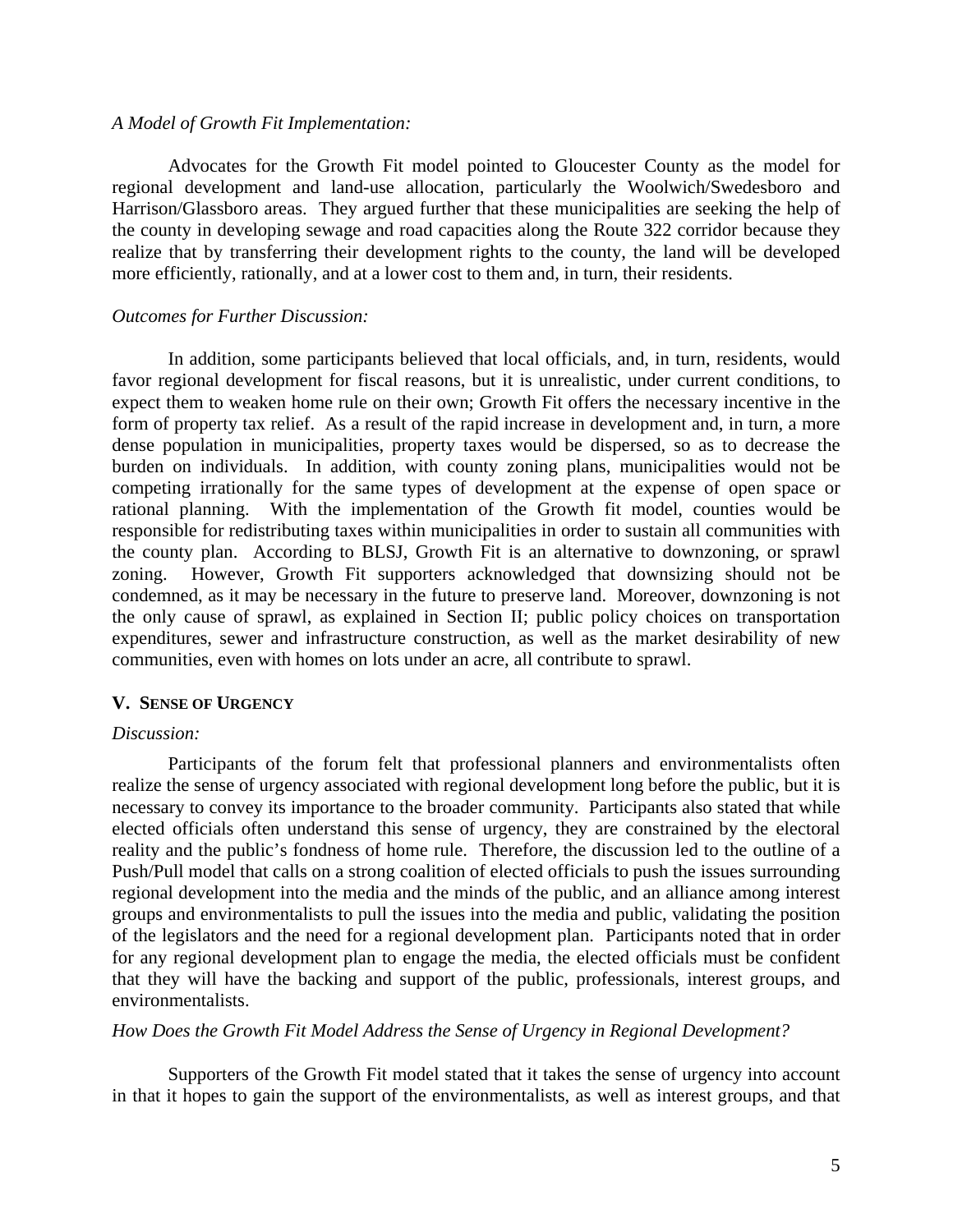forums such as this one are critical to building support and strategizing about how to educate the public.

## *Potential Strategy for Further Discussion:*

Many participants expressed agreement that regional planning is a necessity to guide development. Participants believed that it is necessary to secure cooperation from the environmentalists by emphasizing the potential effects of regional development on natural resources, such as water supply and open space. Participants also noted that the Growth Fit Model, as presented, focused almost exclusively on housing development, and that a robust effort at county level planning and zoning must also incorporate commercial and public sector development.

Environmentalists and interest groups must understand that it does not make sense to preserve land that does not need to be preserved, or to develop land that does not need to be developed, and land is as easily misused in urban areas as it is in suburban areas. Participants believed that with the implementation of a regional development plan, misuses in land use would be reduced.

## **VI. GETTING MUNICIPALITIES TO AGREE**

#### *Discussion:*

 Participants in the forum determined that when the previously discussed barriers to implementing a regional development plan are overcome, lawmakers, professionals, and interest groups are still faced with another barrier- compelling municipalities to agree to and follow the plan. Participants clearly expressed the need for municipalities to:

- "bite the proverbial bullet" and give up some of their home rule power;
- remove themselves from the home rule bandwagon;
- develop in county-mandated areas.

Participants agreed that municipalities must agree with the regional development plan whether they agree or not in order to lower property taxes for their residents; supporters of this strategy argued that if municipalities do not acquiesce to regional development, property taxes will increase to such a heightened level that residents will no longer be able to afford to reside there.

## *How Can the Growth Fit Model Encourage Municipalities to Support Regional Development?*

Another suggestion on which participants focused is to promote the flexibility that the Growth Fit model offers counties, which is then transferred to municipalities, in the 2.5 units per acre county average for development. Supporters of the model argued that although the Growth Fit model decreases home rule in municipalities, it, in turn, requires that municipalities determine what areas to develop and to preserve.